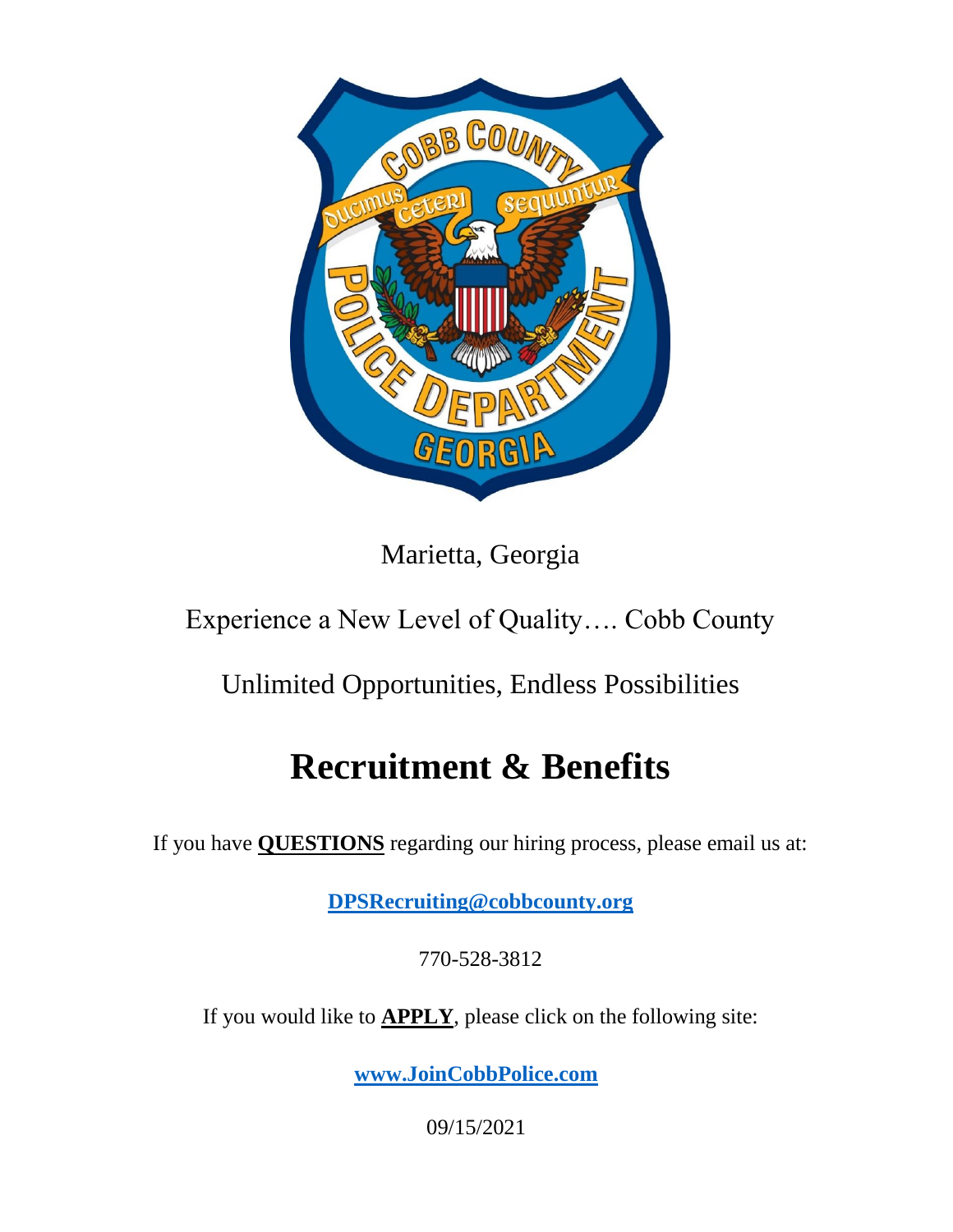| <b>Police Officer I Base Pay</b>  | \$46,000.00                                          | *18 month Working Test Period            |
|-----------------------------------|------------------------------------------------------|------------------------------------------|
| <b>Police Officer II Base Pay</b> | \$48,436.00                                          | (upon completion of working test period) |
| <b>Shift Differential</b>         | \$.50/hour evening shift & \$1.00/hour morning watch |                                          |

### **Education Incentive Pay**

Educational Incentive Pay will be available to eligible employees of the Department of Public Safety. Once an employee's eligibility has been confirmed, disbursements are made on a quarterly basis provided they remain employed through the last day of the month the disbursements are calculated. The incentive will be distributed the last pay day period of the quarter and will be added to the last check of April, July, October and January. Employees must receive their degree from a regionally or nationally accredited school. The school must be accredited through an institutional accrediting agency recognized by the U.S. Secretary of Education.

- Associates \$1,000 per year \$250 per quarter
- Bachelor's \$2,000 per year \$500 per quarter
- Master's \$3,000 per year \$750 per quarter

### **\$5,000 Sign-On Incentive for Lateral Police Officers**

A sign-on incentive will be offered to new lateral officers in the Police Department that meet specific criteria along with the completion of Phase II training. The Police Department requires a commitment of three [3] years from date of hire. If voluntary separation prior to the three [3] year commitment, the incentive must be paid back on a pro-rated amount.

To qualify for the signing incentive, candidates must:

- Possess a basic POST certification.
- Currently serve or have served within the previous two [2] years as a sworn officer within a full-service law enforcement agency.
- Lateral applicants from agencies outside the state of Georgia must attend and successfully complete the twenty-six [26] week Cobb County Police Academy in its entirety.

The Lateral Police Officer must agree to the following requirements:

- Complete all required initial training to include the Phase II of the Field Training Program. Lateral Officers will complete a minimum of eight [8] weeks of the FTO program before considered for release.
- Complete any additional training and/or qualifications deemed necessary by the training staff and or Chief's Office.
- Maintain a minimum of "Meets Standards" on all initial Annual Performance Appraisal.

#### **Lateral Entry Pay**

- Meet eligibility requirements and successfully pass a lateral officer assessment by the Cobb County Police Department Training staff.
- Lateral entry applicants that do not pass the lateral officer assessment by the training staff must attend the Cobb County Police Academy in its entirety.
- Lateral entry applicants may be eligible to receive a salary of \$50,179 per year for 2-3 years of service or \$51,923 per year for 4+ years of service.
- In state, Lateral entry applicants that meet all requirements and qualifications of employment will receive lateral entry pay upon being hired.
- Out of state, Lateral entry applicants must attend the Cobb County Police Academy in its entirety and successfully complete all phases of the Lateral Entry Training Program before being awarded lateral entry pay.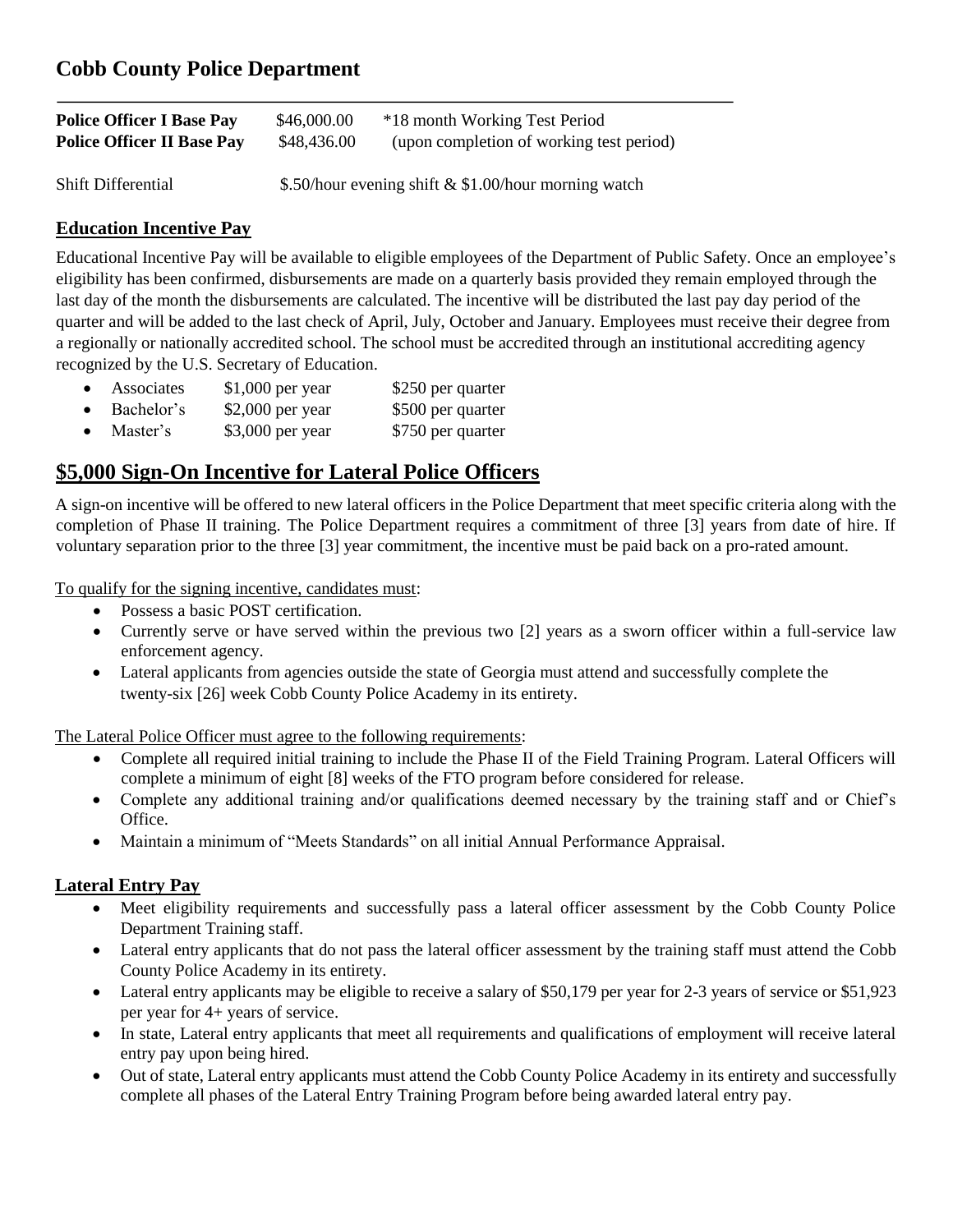### **Lateral Entry Program**

To recruit applicants with prior experience and proven abilities in law enforcement, the Cobb County Police Department offers a lateral entry program.

### **Eligibility for Lateral Entry Training Program**

Cobb County Police Department applicants currently or formerly employed by a Georgia Law Enforcement Agency will be evaluated on a case-by-case basis for eligibility into the Lateral Entry Training Program. The Chief of Police or his designee will evaluate each eligible lateral candidate based on, but not limited to, operational experience, size of agency, and scope of responsibility.

Applicants currently or formerly employed by a full-service law enforcement agency from a state other than Georgia, must attend the Cobb County Police Academy in its entirety, currently 26-weeks long. Applicants will not be considered for the lateral entry training program if the applicant has had a break in service longer than two years.

#### **The CCPD Lateral Entry Training Program consists of the following 3 phases:**

#### **Phase I Approximately 2-3 Weeks**

During this phase of the training, the lateral entry officer will report to the Cobb County Department of Public Safety Training Center where he or she will receive equipment, identification, and the Oath of Office. The officer will also attend CCPD Annual Training for incumbent officers (40 hours), obtain training and/or qualifications in the following areas, and any other sectors deemed necessary by the training staff:

 GA POST Lateral Entry Test, Legal Update, GCIC and S&I, Criminal Law, Traffic Law, and Criminal Procedure Update, County Policy and Procedure, County Ordinances, Weapons Training: (Pistol: Primary and Backup, Rifle, and Shotgun) o (Less Lethal: ASP, OC, Taser, and Less Lethal Shotgun), Defensive Tactics Refresher, CPR, Emergency Vehicle Operations (EVOC, PTT, PIT), Crisis Intervention Training (CIT), Ethics and Professionalism, Implicit Bias/Social Justice/Guardian Mindset

#### **Phase II 30-50 Daily Observation Reports**

During this phase of training, the lateral entry officer will be on the road riding with an assigned Field Training Officer. The first 10 days will be for orientation and observation, followed by a 30 – 50-day period of daily performance evaluation. This time may be adjusted based upon performance and will be evaluated on a case by case basis.

#### **Phase III 8 Weekly Observation Reports**

Following successful completion of Phase II, the lateral entry officer will patrol in a solo status and will be evaluated on a weekly basis by their supervisor.

#### **Training to be completed within one year of hire date:**

Within one year of the hire date, the lateral entry officer must attend the following classes, and any other courses deemed necessary by the Training staff, as they become available at the Cobb County Police Training Center.

 Defensive Tactics (40 hour), Active Shooter (32 hour), Officer Survival (40 hour), Standardized Field Sobriety (32 hour), Crimes Against Children (6 hour)

#### **Take Home Vehicle Program**

As part of the 2016 county approved SPLOST (special purpose local option sales tax), 12 million dollars was approved for the Police Department Take Home Vehicle Program. The SPLOST begin on January 1, 2016. Per SPLOST guidelines, these dollars are specific to police vehicles and cannot be deferred to another project. Assigned vehicles make the department more efficient. Importantly, this program will enhance the safety of our citizens, as well as the officers of our department.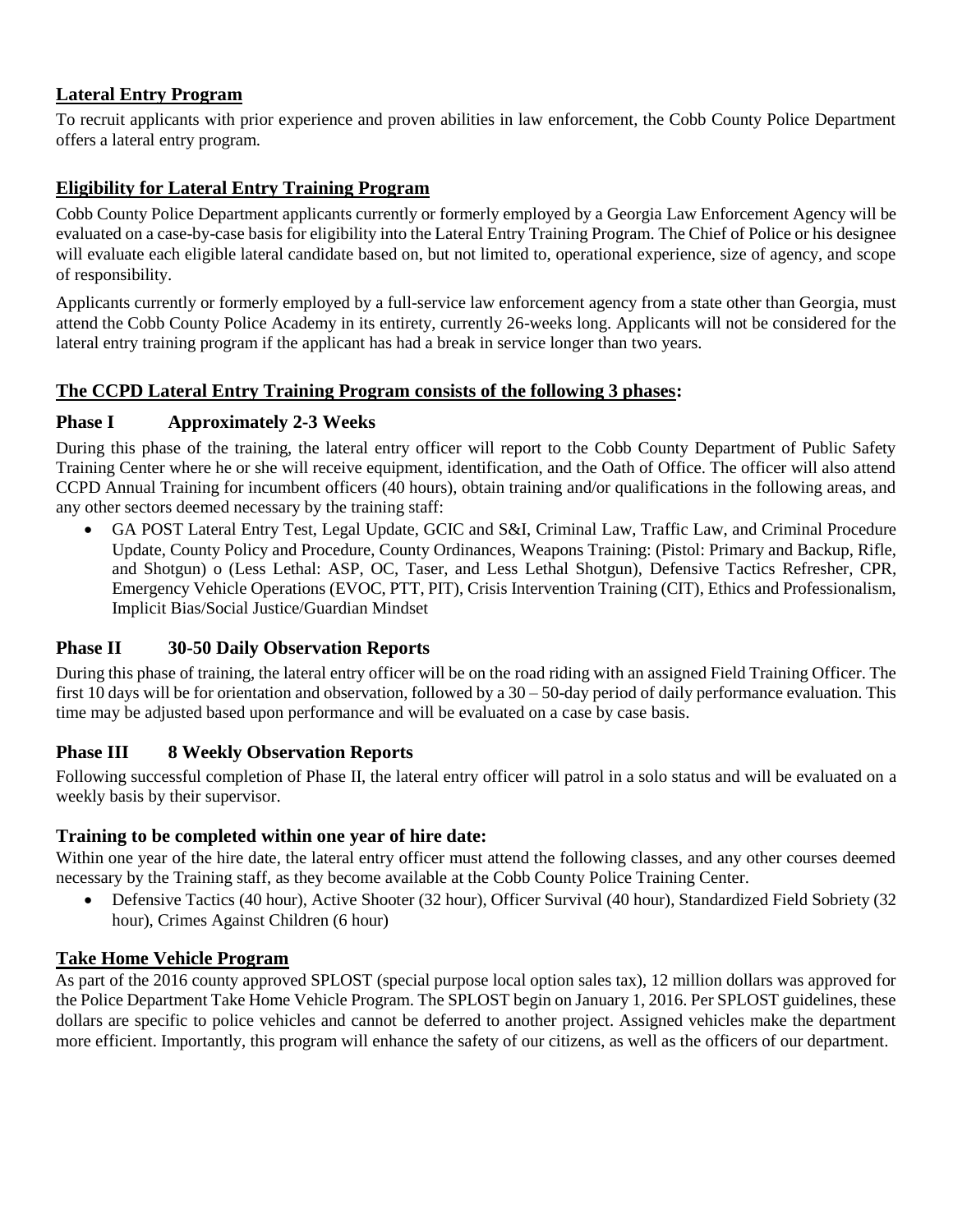#### **Veterans Benefit**

The Cobb County Police Academy has been approved by the Georgia Department of Veterans Service for on- the-jobtraining program. If you are a veteran and have contributed to the G.I. Bill, you will be eligible to receive monetary benefits while in the academy, during your training program and your first 18 month working test period. THIS IS IN ADDITION TO YOUR POLICE SALARY.

#### **Peace Officers' Annuity & Benefit Fund of Georgia (POAB)**

As of September, 2019, Cobb County pays the monthly dues for POAB members. Once accepted for membership, [\$45.00 application fee, which includes a non-refundable \$25.00 fee, plus \$20.00 first month's dues], the member must complete the County automatic dues form, complete with member number. Cobb County cannot pay dues until this information is received. Membership is transferrable to other law enforcement departments within the state of Georgia. If the member leaves the state or leave law enforcement, their membership in the Fund terminates. The monthly benefit is \$24.78 per month for each full year of service as a peace officer, plus  $1/12<sup>th</sup>$  of \$24.78 per month for each additional full month.

#### **Paid Parental Leave**

Full time employees will receive six weeks paid time off to care for and bond with their newborn or newly adopted child. Eligible employees must be employed one full year of service and worked at least 1,250 hours during the last 12 consecutive months. Employee must have given birth to a child, be the spouse of the individual who has given birth to a child or adopted a child. [adopted child must be age 17 or younger].

#### **Supplemental Benefits**

Cobb County offers Deferred Compensation, Vision Insurance, Life Insurance, Dependent Life; Flexible Spending Account, Long Term Disability and may purchase other optional benefit plans.

### **Employee Pension Plan**

All new eligible employees will automatically be enrolled in the Hybrid Plan. The plan has two components: Defined Benefit Component & Defined Contribution Component.

Defined Benefit Component

This component is mandatory and the contribution amount is determined by the County. The pre-tax contribution is a percentage of the employee's gross pay. Employees will become 100% vested after ten (10) years of service.

• Defined Contribution Component

To help you take advantage of the benefits provided, we will automatically enroll you for a 4% contribution. This component is voluntary, so you may make a change at any time. To assist you, the County will make a 100% matching contribution up to 4%. Vesting – County match: will be a graduated schedule at 20% vesting per year of service with 100% vesting after five years of service. Vesting – employee portion will be immediate.

#### 457 Deferred Compensation

Additional retirement savings: Optional retirement savings programs provide you with ways to supplement your retirement income such as the 457 Deferred Compensation program and Roth IRA. Additional retirement savings options are available to part-time employees.

For more information, visit: [https://www.cobbcounty.org/human-resources/pension-plan.](https://www.cobbcounty.org/human-resources/pension-plan)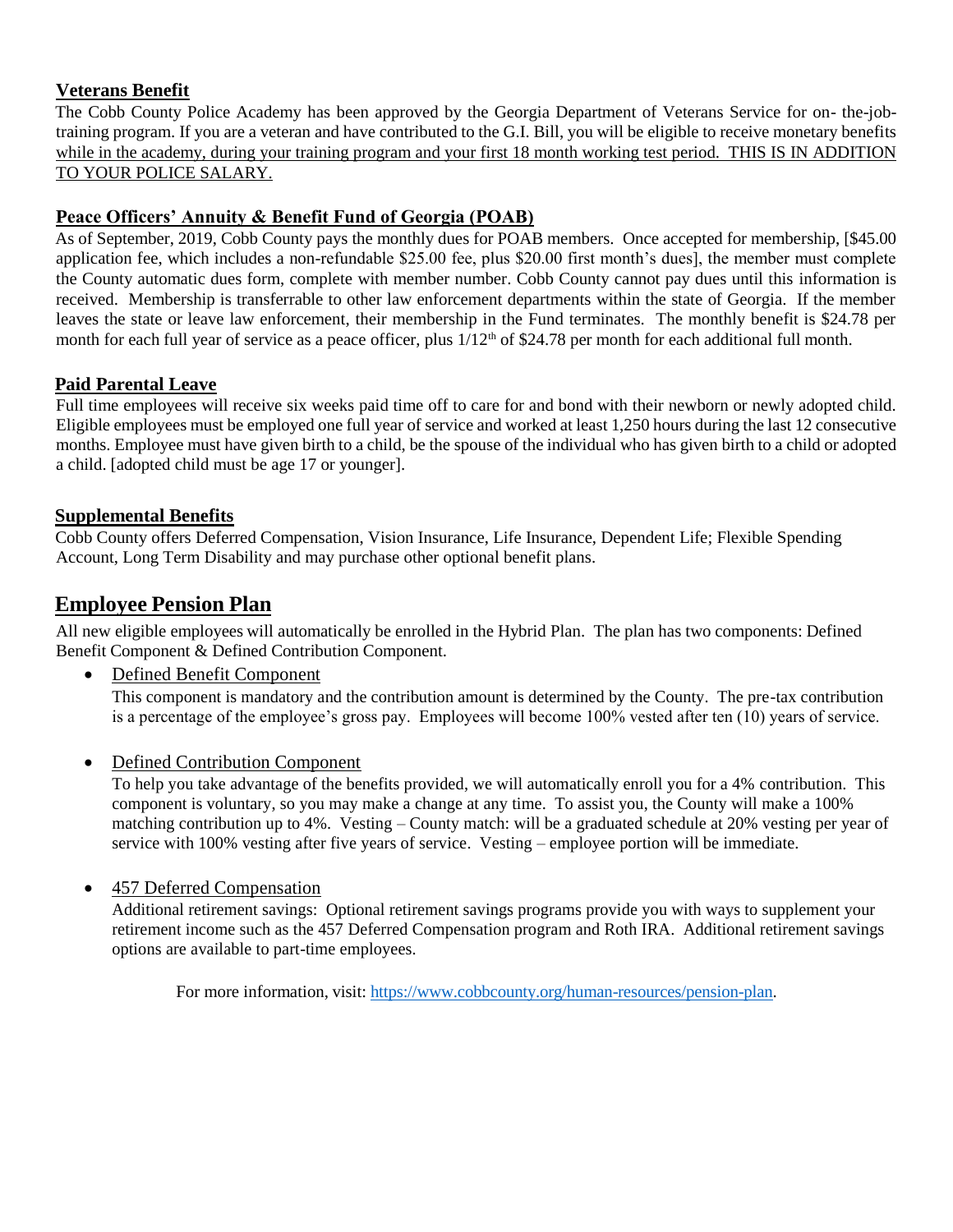## **Cobb County Government Employee Benefits**

*Eligibility for all Cobb County benefits vary. Additional information will be provided during orientation*. *(Click the links in the boxes below to view detailed benefit information*.)

#### Life [Insurance](https://www.cobbcounty.org/human-resources/benefits/life-insurance)

A life insurance benefit with a value equal to 2 times your basic annual earnings is automatically provided at no cost. You must designate a beneficiary. You may also increase your life insurance up to an additional 5 times annual salary and may elect spouse and dependent coverage for an additional cost.

#### Flexible Spending [Accounts](https://www.cobbcounty.org/human-resources/benefits/flexible-spending-account) Program

Two Flexible Spending Accounts (FSA's) offer employees a way to set aside pre- tax dollars to pay for out-of-pocket expenses. We offer a health care account and a dependent child care account. You contribute directly from your pay to either or both accounts.

#### **[Dental](https://www.cobbcounty.org/human-resources/benefits/dental-insurance)**

Dental coverage is provided at no cost for full-time employees. Coverage for eligible dependents is available for an additional cost.

#### [Employee Assistance Program](https://www.cobbcounty.org/human-resources/benefits/employee-assistance-program)

This program offers confidential counseling and referral services to help with life issues. Three free visits per situation per year are available to you and your family at no cost.

#### [Long-Term](https://www.cobbcounty.org/human-resources/benefits/long-term-disability) Disability

Provides 60% of your salary (as a monthly benefit) if you experience a long-term disability resulting from accidental injury or illness. Long-term disability is provided at no cost to you. A 10% "buy-up" option is also available for an additional cost. Benefits begin after 6 months of disability.

#### [Supplemental](https://www.cobbcounty.org/human-resources/benefits/supplemental-benefits) Insurance

Supplemental insurance policies offer additional coverage for you and qualifying family members (i.e. short-term disability, intensive care, cancer and more). The cost of the policy depends on your choice of coverage.

#### [Leave and](https://www.cobbcounty.org/human-resources/benefits/leave) Holidays

 11 holidays per year are offered as well as sick and annual leave accrued throughout the year. Annual leave accrual begins after 6 months of employment.

#### **Tuition Assistance**

 County employees with at least one year of full-time service are eligible to participate in the program for courses taken towards a college degree from an accredited institution. Details can be found on iCobb.

#### **Free Wellness Clinic**

A free on-site medical health clinic is available for all Cobb County Employees and their dependents. The clinic offers sick and wellness checks and many prescription medications at no cost to the employee. Employees may access the clinic during working hours and will not be required to use personal time such as sick leave or comp time to schedule an appointment at the clinic.

#### **Live-Health Online**

Live-Health Online services has been added to the county's Anthem Blue Cross/Blue Shield of Georgia health plan options. This gives the employees the ability to interact with a doctor when traditional venues are not possible, for example, on weekends and/or holidays. There is a \$10 co-pay per visit/encounter. Available for all employees, retirees and eligible dependents covered by Anthem Blue Cross/Blue Shield health plan. Live-Health Online is available anywhere you have internet connection, available 24 hours a day/7 days a week/365 days a year, provides access to in-network, U.S. boardcertified doctors, and doctors can e-prescribe to local pharmacies [where applicable].

#### **\* Live Health Online is available on your mobile device, iPhone, iPad, iPod & Android devices.**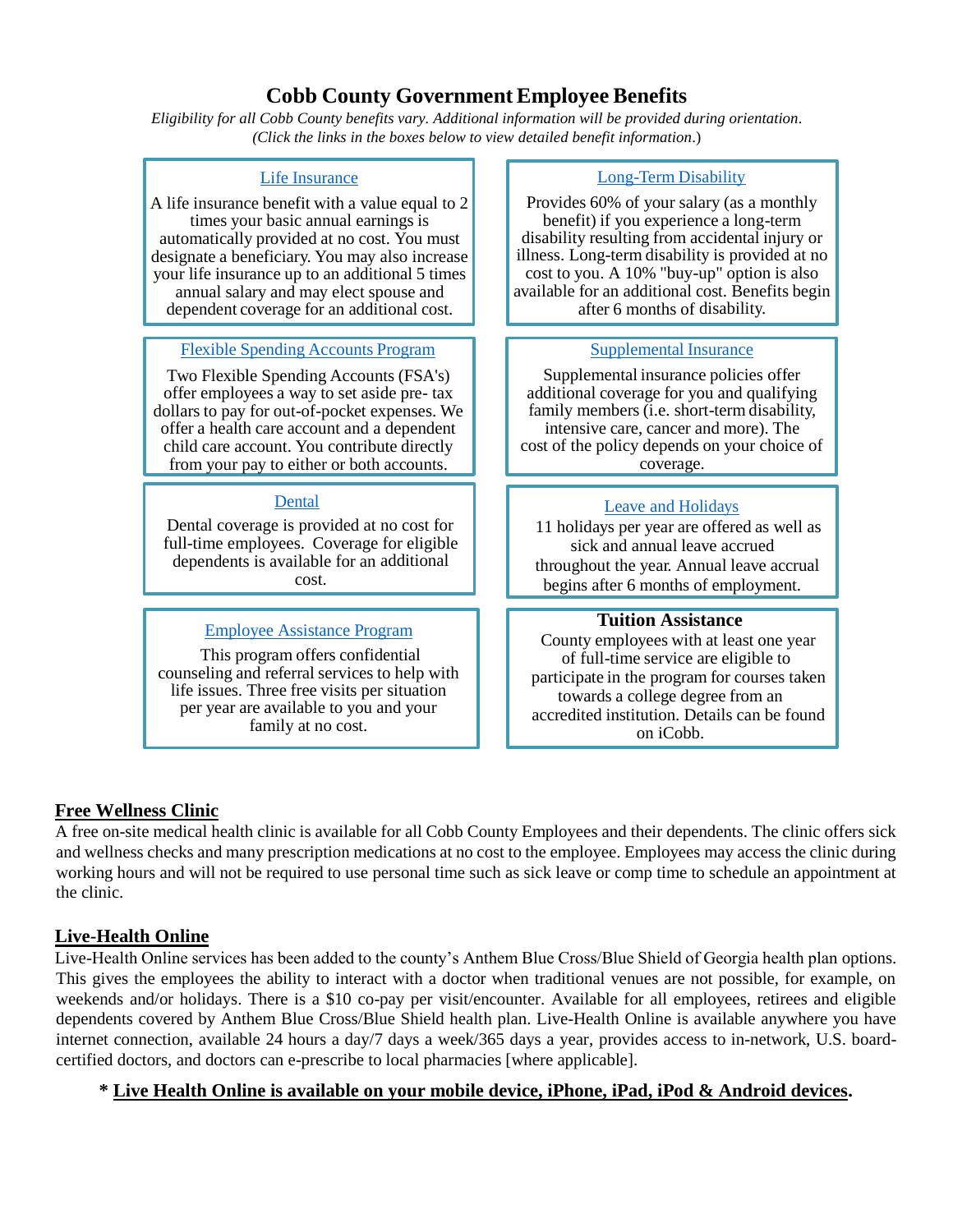#### **Work Cycle**

Four days on/three days off. Once a month, shifts are rotated forward one day. You are normally assigned a permanent shift. Currently, our shifts run as day, evening and morning watch.

#### **On Call Pay & Overtime Pay**

If your assignment requires being on call, you will receive two hours' regular time pay for standby status. If you are called out, you are paid your regular time. After 86 hours worked in a bi-weekly period, you are paid time and a half for any additional hours worked. Overtime is added to your gross income and is not treated as comp time.

#### **Types of Leaves**

- 1 year of service 13 days per year • 5 years of service 15 days per year • 10 years of service 20 days per year • 15 years of service 22 days per year
- 20 years of service 25 days per year

There are eleven [11] paid Holidays per year. Sick leave accumulates at 4.0 hours per bi-weekly. Other types of leave include Military Leave with eighteen [18] days paid Military Leave, Leave of Absence and Court Duty.

#### **Bereavement Leave Policy**

Full time employees will receive up to [3] days of bereavement leave with pay for [24] hours. Employees working in part time positions shall be eligible for bereavement leave equal to [3] part time days off with pay.

#### **Cobb County 911 Text**

Cobb County 911 Communications now has text to 9-1-1 for wireless customers to send a short text message for emergency help when unable to make a 9-1-1- voice call. This service will be available to most wireless customers. **Customers should use the texting option only when calling 911 is not an option**. Texting to 9-1- 1 is not a replacement or option for calling 911 in an emergency; it is an enhancement to reaching 911 in three [3] specific situations:

- 1) The caller is hearing/voice impaired
- 2) Medical emergency renders the person incapable of speech
- 3) When speaking out loud, would put the caller in danger, such as a home invasion, an abduction, a domestic violence incident, or an active shooter scenario

#### **Standard Uniform & Equipment** *Supplied to You Without Cost - Plus Annual Uniform Allowance*

#### Apparel

 $\bullet$  Uniform pants, uniform shirts [long & short sleeve], boots, dress shoes, cold & warm weather gear, Kevlar gloves, rain gear, physical training clothing [shorts & shirts]

#### Complete Duty Belt & Accessories

 9 mm Glock 17 primary weapon [ammo & magazines included], Sure-Fire X200 weapon light on primary weapon, Portable radio, OC spray, Expandable ASP, Taser, Stream-Light SL-20XP & Stinger LED flashlights, Handcuffs

#### Other Accessories

 9 mm Glock 43 back-up weapon [ammo & magazines included], Level II & Level III body armor, AR-15 rifle [ammo & magazines included], Gas mask & filters, Heavy duty equipment bag, Less lethal munitions [bean bag rounds], Badge wallet, Mobile Data Terminals [MDT's in patrol vehicle], In-car video system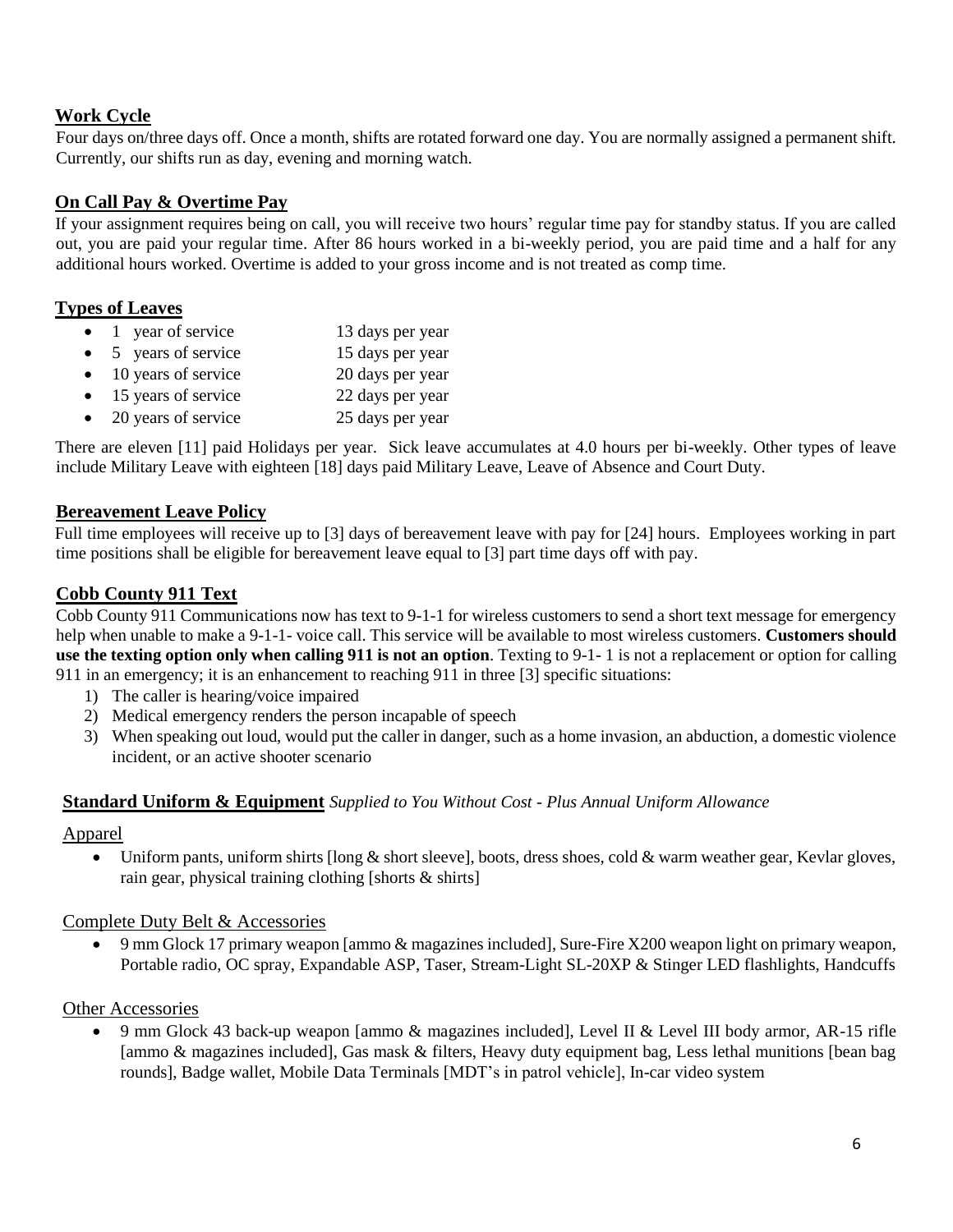#### **Volunteer Unit Requiring Selection Process**

- SWAT Team 5% specialty pay
- Underwater Search and Rescue Team 5% specialty pay
- Bomb Squad 5% specialty pay
- 
- Crisis Negotiation Team 5% specialty pay
- Mobile Field Force 5% specialty pay
- FTO [Field Training Officer] 10% specialty pay
- Honor Guard No pay incentive
- PAL [Police Athletic League] No pay incentive

#### **Specialized Fields**

- DUI Task Force
- STEP [Selective Traffic Enforcement Patrol]
- SWAT
- TAC Unit [Tactical Unit *a unit within SWAT*]
- Crisis Negotiation [CNT Negotiation]
- Bomb Unit
- Hit and Run
- K-9
- Motorcycle Unit
- Police Rangers
- CAGE [Cobb Anti-Gang Enforcement Unit]
- Training Unit
- Dive Team [Underwater Search & Rescue Team]
- VIPER [Violent Incident Prevention and Early Response]
- Public Information Office
- Permits
- Community Affairs Unit

#### **Detectives**

- Crimes Against Persons/Robbery Unit
- Crimes Against Children/Domestic Violence/Stalking Unit
- Organized Crime Unit/Narcotics/COBRA
- Technology Based Crime Unit
- Internal Affairs
- Five Criminal Investigation Units Located at Each Precinct *[Annual Detective Clothing Allowance]*

*\*The Above Information is Subject to Change*

#### **Precincts**

Each precinct has on-site fitness equipment that is geared toward strength training. Most are open 24 hours. (*Varies by Precinct*). Additionally, there are larger Fitness training centers located at various government complexes that are available at no cost.

• Motor Unit 5% specialty pay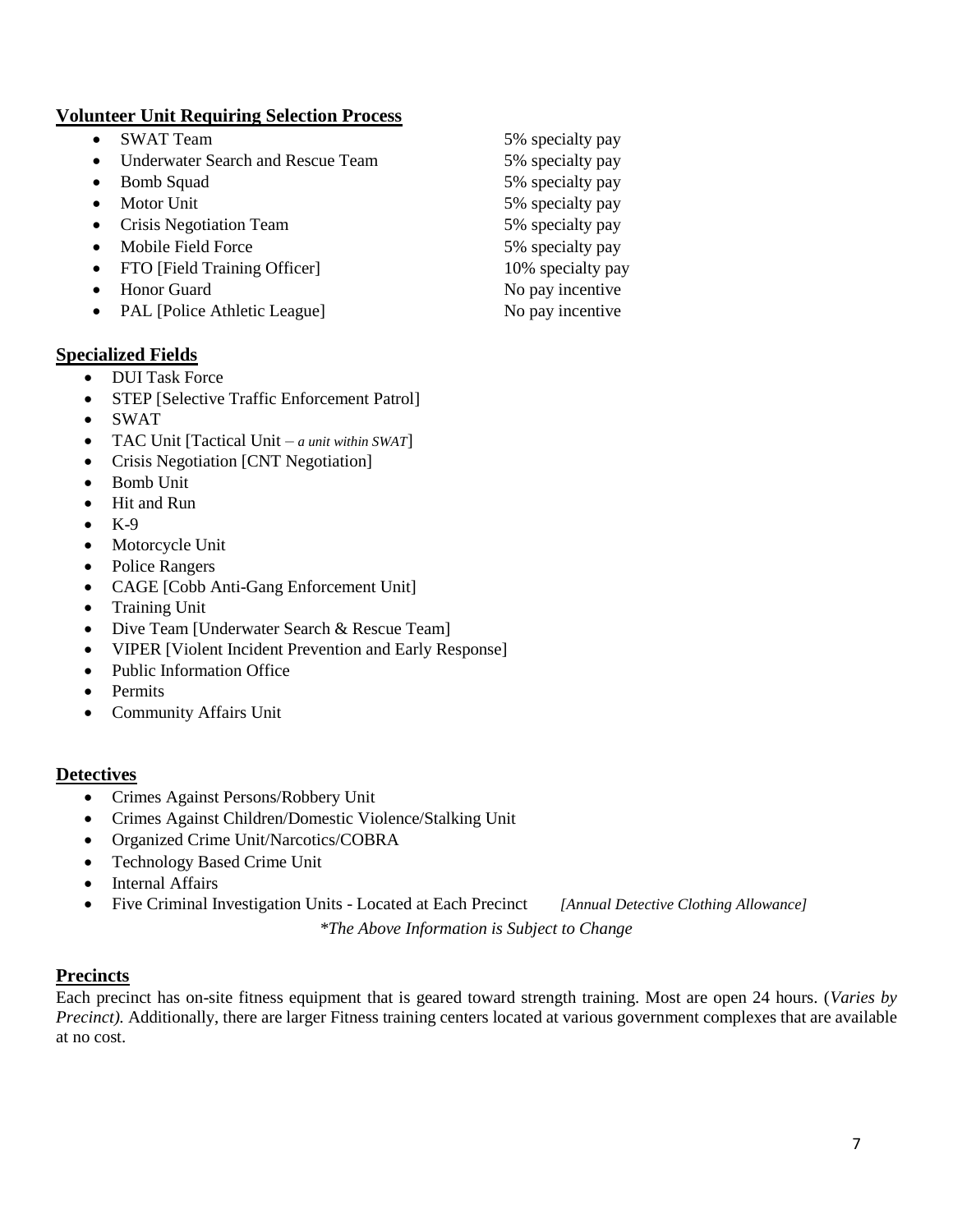#### **Public Safety Police Academy**

We have a 115,369-square foot facility that offers excellent programs for your career and health. The basic mandate, advanced, and professional development programs are taught at this facility. Basic Mandate [police academy] Training is a twenty-six [26] week program. Upon graduation, you are then assigned to a Field Training Officer [FTO] for twelve [12] weeks, followed by 8 weeks of observation and evaluation by shift supervisors. **There is no on-site residential requirement during the Academy training.**

The facility consists of numerous classrooms, a 435-seat auditorium and a padded room used for defensive tactics and use of force training. We are the first in the region to have an 18,833-square foot indoor simulated city street scape. This climate controlled area includes business and residential structures for role player based scenario training. Our training division includes a realistic firearm instruction known as **TI-Simulator**. **TI-Simulator** utilizes a three [3] screen simulator, broadcast quality, digital video scenarios and a synchronized shoot back cannon to expose the trainee to stress levels simulated to actual situations. The simulator is programmable to accept our own scenarios, as well as our firearms qualification course. **TI-Simulator** is located on-site for enhanced firearm training and judgmental shooting. The outdoor range has 36 firing lanes.

The Department has established a Less Lethal Munitions Course for all officers to be trained and equipped with a Less Lethal Delivery System [Bean Bag Rounds]. This course is designed to prepare and intensify the officer's training potential by exposing them to hazardous and realistic situations. Mandate students will participate in the Active Shooter Response Course. This training is to teach officers how to respond to a Columbine type incident whether it occurs in school or a work type environment. Recruits will participate in team movement tactics, entry and rescue maneuvers and take part in range activities that will enhance their ability to work in group conditions and shoot their issued handguns from a squad formation. We provide and certify all officers with the Taser X2.

The health and fitness center is a 7,000-square foot area that is equipped with state-of-the-art strength training equipment, free weights, cardio, and Purmotion cross fit equipment. Our weight room is fully equipped with separate areas dedicated to free weights, cable machine, cross fit, plate loaded, and physical fitness test areas. Locker rooms with fifty showers are located adjacent to the fitness room. The fitness center is available 24 hours a day, seven days a week. Our training facility is staffed by an exercise physiologist and fitness specialist. The staff is available to aid in developing an individual work out program to prepare recruits for the job.

The staff also teaches various wellness classes on an assortment of topics ranging from nutrition to stress management. Training programs are tailored for the individual employee. Fitness incentive programs are offered throughout the year for participants who exemplify physical fitness. As an employee, you will have free access to Cobb County's three aquatic centers for lap and open swimming.

# **Applicant Process**

#### **Application**

The application process is to be completed online at **[www.JoinCobbPolice.com](http://www.joincobbpolice.com/)** when the position is posted. Once the application has been submitted, you will get a confirmation number. If the application is accepted, an e-mail will be sent with further instructions and your application will be forwarded to Internal Affairs. Within seven [7] business days, you will receive an e-mail from Internal Affairs containing background forms to be completed. It is the applicant's responsibility to check e-mails regarding the process.

#### **Physical Agility Test (PAT)**

The physical agility test will be administered by the Internal Affairs Unit. You will be e-mailed the date, time, and location of the PAT prior to the testing date. Please remember to wear appropriate attire for performing the agility test to include work out clothing, running shoes, snacks and water.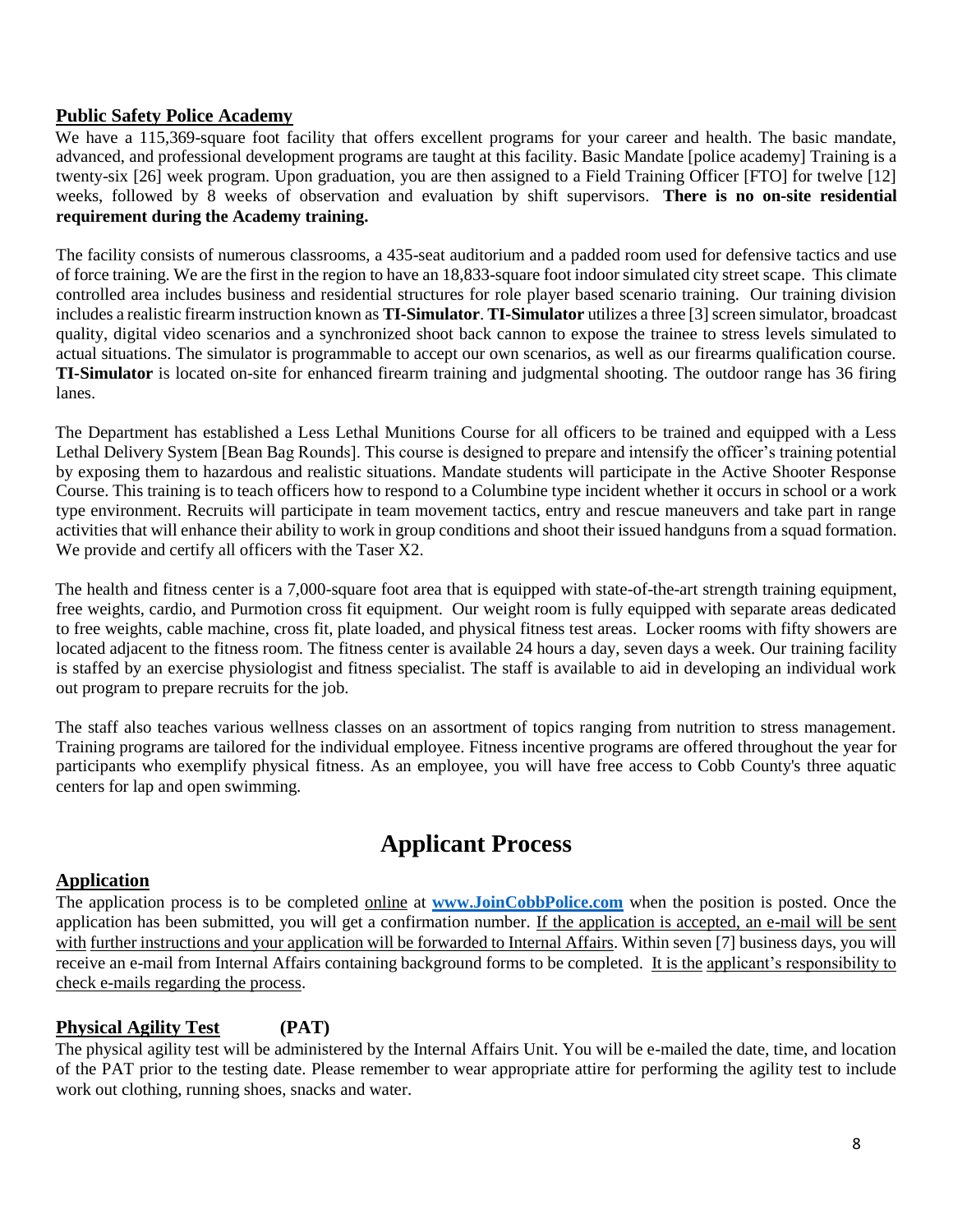#### **Comprehensive Background Investigation**

The position of police officer is one of public trust. It is the responsibility of the Cobb County Police Department's Internal Affairs Unit to conduct a thorough background investigation on each applicant considered for a position. This investigation includes but is not limited to a check of the applicant's criminal and driving history, employment background, written and clinical psychological analysis, polygraph examination, medical exam, drug screen, reference checks, and a final interview.

While the department will attempt to consider individual circumstances during the hiring process, **dishonesty will result with immediate disqualification**.

#### **POST Entrance Exam**

Prior to beginning the police academy, the Official Code of Georgia Annotated §35-8-8 [a] [8] requires that candidates successfully complete the official POST *(Peace Officers Standards & Training)* Entrance Examination. The **Accuplacer**  Test [required for admission to the Technical College System of Georgia colleges] will serve as this test. Candidates may test at any Technical College System of Georgia location and should contact the selected site for further information. The POST entrance exam Access Form will be required to take the exam. Candidates who can prove successful completion of other Georgia POST approved college admission tests such as SAT or ACT will be deemed to have satisfied this requirement under POST rules. A **college degree, Associate's or higher, will also satisfy this requirement.**

#### **Minimum Qualifications / Disqualifiers**

To be considered for employment as a police officer with the Cobb County Police Department you must be 21 years of ageunless military or police explorer, we will accept you at 19 ½ years of age; possess a high school diploma or GED, and be a U.S. citizen.

#### **The following criminal convictions will result in disqualification**:

- Any felony offense
- Any misdemeanor of an aggravated nature or related to public order or decency
- Any offense related to Domestic Violence
- More than two misdemeanor offenses
- More than one DUI/DWI and the conviction must not have been within the last five years
- Racing or Reckless Driving within the past five years
- Homicide by Vehicle, Habitual Violator, Attempting to Elude an officer, or Hit and Run

#### **Additional Disqualifiers**

- Less than honorable discharge from any military organization
- Termination of employment for just cause from a local, state, or national Civil Service or Merit System

#### **Tattoo / Branding Policy**

To present the most professional appearance to the citizens we serve, Cobb County has a policy regarding tattoos and branding. The following list includes but is not limited to the types of prohibited tattoos and branding:

- Depictions of nudity or violence;
- Sexually explicit or vulgar art, words, phrases, or profane language;
- Symbols likely to incite a strong negative reaction in any group;
- Initials or acronyms that represent criminal or historical oppressive organizations

The Department does not allow tattoos or branding on the head, face, neck, scalp, hands, or fingers. A tattoo that resembles a wedding ring is permitted on the finger that a wedding ring is traditionally worn, if the ring tattoo does not violate any other section of this policy.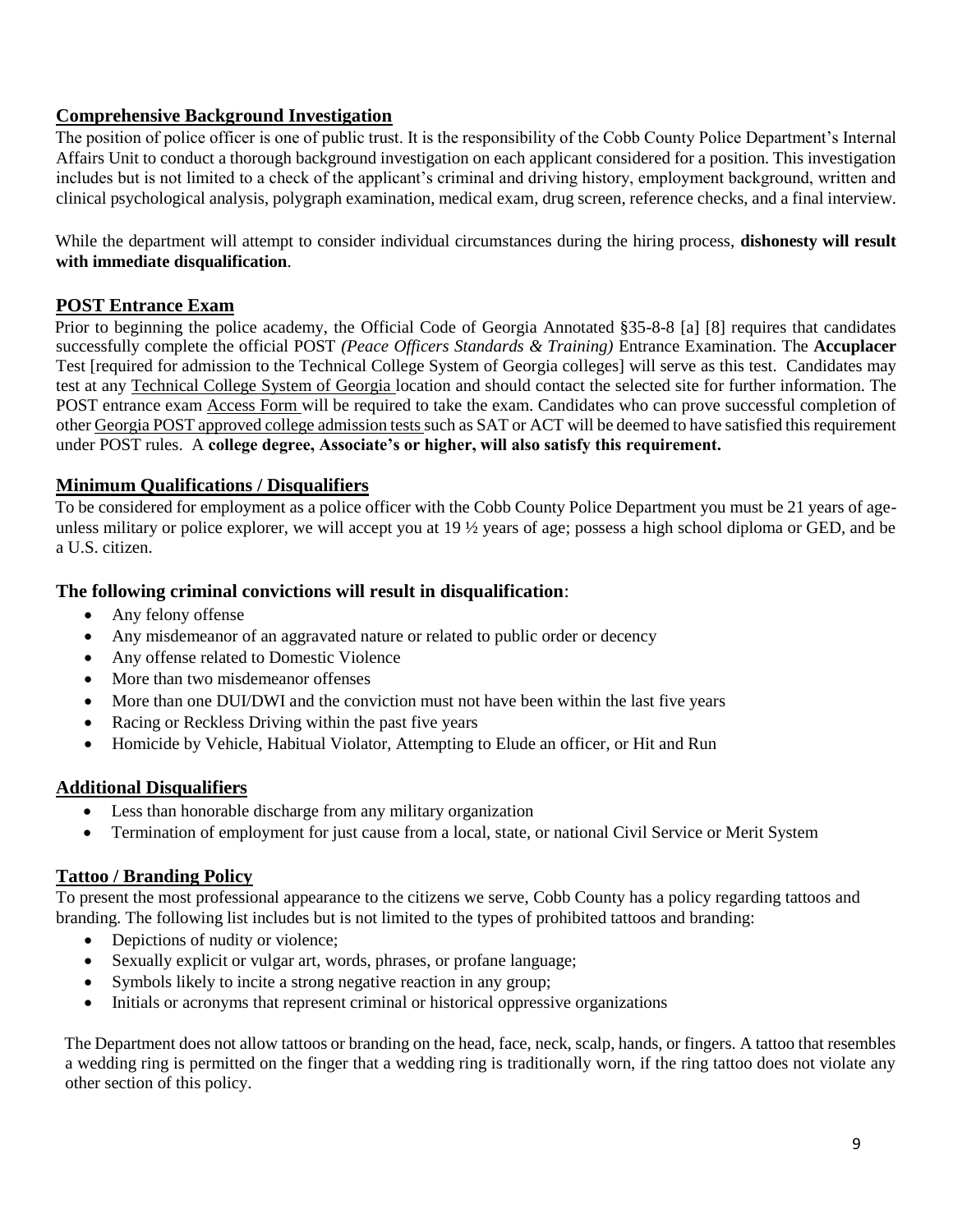# **Frequently Asked Question** *(FAQ)*

#### **What should I expect as an applicant with Cobb County Police?**

Although Cobb County processes a significant number of applicants annually, you can expect to be treated with professional courtesy throughout the application procedure.

#### **How long will the hiring process take?**

For most applicants, depending on the complexity of the applicant's background, the process will take from two to four months.

#### **What will expedite my application processing?**

The accurate and timely completion of all forms and the provision of any required supportive documentation will generally reduce the applicant's individual processing time.

#### **What will the background investigation include?**

Background investigators will talk to references including family members, neighbors, co-workers, and past employers. After checking criminal, driver, and credit histories, they will verify past addresses, and thoroughly research any prior involvement with law enforcement agencies. If you have any questions or personal concerns pertaining to issues in your background such as prior drug experimentation, you should contact a recruiter or background investigator at 770-528-3812. In all things, honesty is the best policy.

#### **What are some of the background issues that might disqualify me from consideration?**

Automatic disqualifications are addressed thoroughly under the Minimum Qualifications/Disqualifiers section. Any attempt to conceal or misrepresent information during the hiring process will result in immediate disqualification of the applicant.

#### **Will the background investigator contact my current employer and jeopardize my job?**

Your current employer will not be notified of your application until close to the conclusion of the hiring process. All attempts will be made to notify you before we contact them.

#### **I live out of state. Will the department work with me to minimize the number of trips?**

The Cobb County Police Department draws applicants from around the country and recognizes that the processing stage is often difficult for those who do not live in the immediate area. Our hiring personnel will work to ensure that all out-of-town or distant in-state applicants complete as many steps as possible during each trip to Cobb County.

#### **Is there a residency requirement as a Cobb County Police Officer?**

There is no requirement to live within Cobb County.

#### **What is the most important value to possess as a Police Officer Applicant?**

The Cobb County Police Department values HONESTY above all else. Applicants who choose to provide false information or withhold pertinent information regarding their background will not be hired.